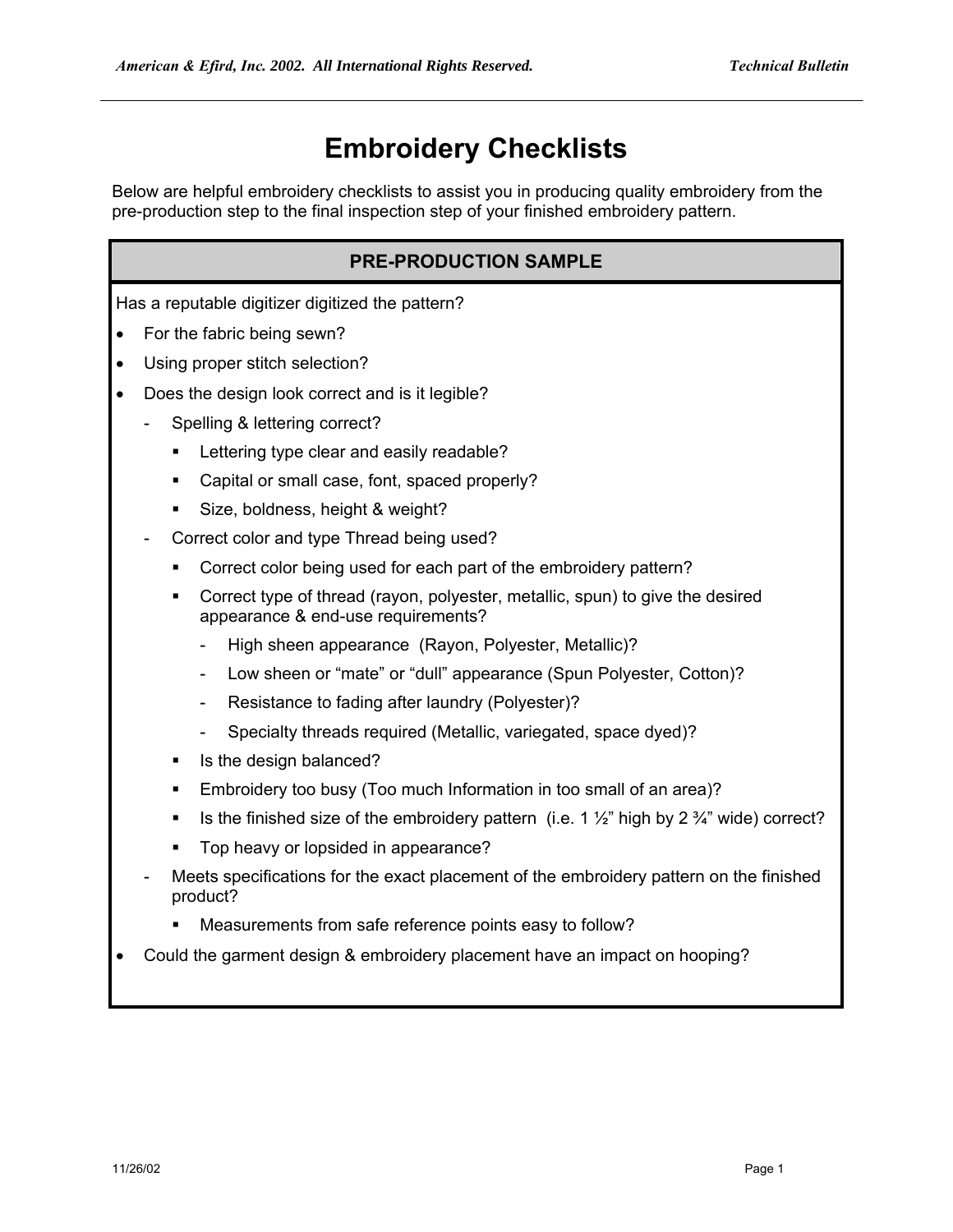#### **BEFORE SEWING**

- Has the correct backing been selected?
- Are any toppings or facings required?
- Does the work order have the appropriate information regarding starting points, etc.?
- Have the proper embroidery thread types, sizes and colors been selected and have they been loaded in the appropriate needle positions?
- Have the correct needle types and sizes been selected?
- Have all bobbins been replaced to minimize bobbin changes?
- Can the product being embroidered be "hooped" or "framed" properly?
- Are clear measurements available for proper placement of the embroidery on the sewn product?

## **DURING SEWING**

- How often does the thread break? Are other threads available to minimize interruptions?
- How often does the bobbin run out of thread? Are bobbins available with more yards per bobbin to minimize bobbin run-out?
- Does the stitch balance look consistent from color to color on the design?
- Are machine thread tensions adjusted consistently from bobbin to bobbin, from needle thread color to needle thread color?
- Is the machine speed optimum for the pattern being sewn? Can higher machine speeds be used to reduce cycle times?
- Can the stitch density be reduced without causing "grin-through" and maintaining stitch appearance?
- Are the embroidery machines being utilized with minimum non-sewing time?